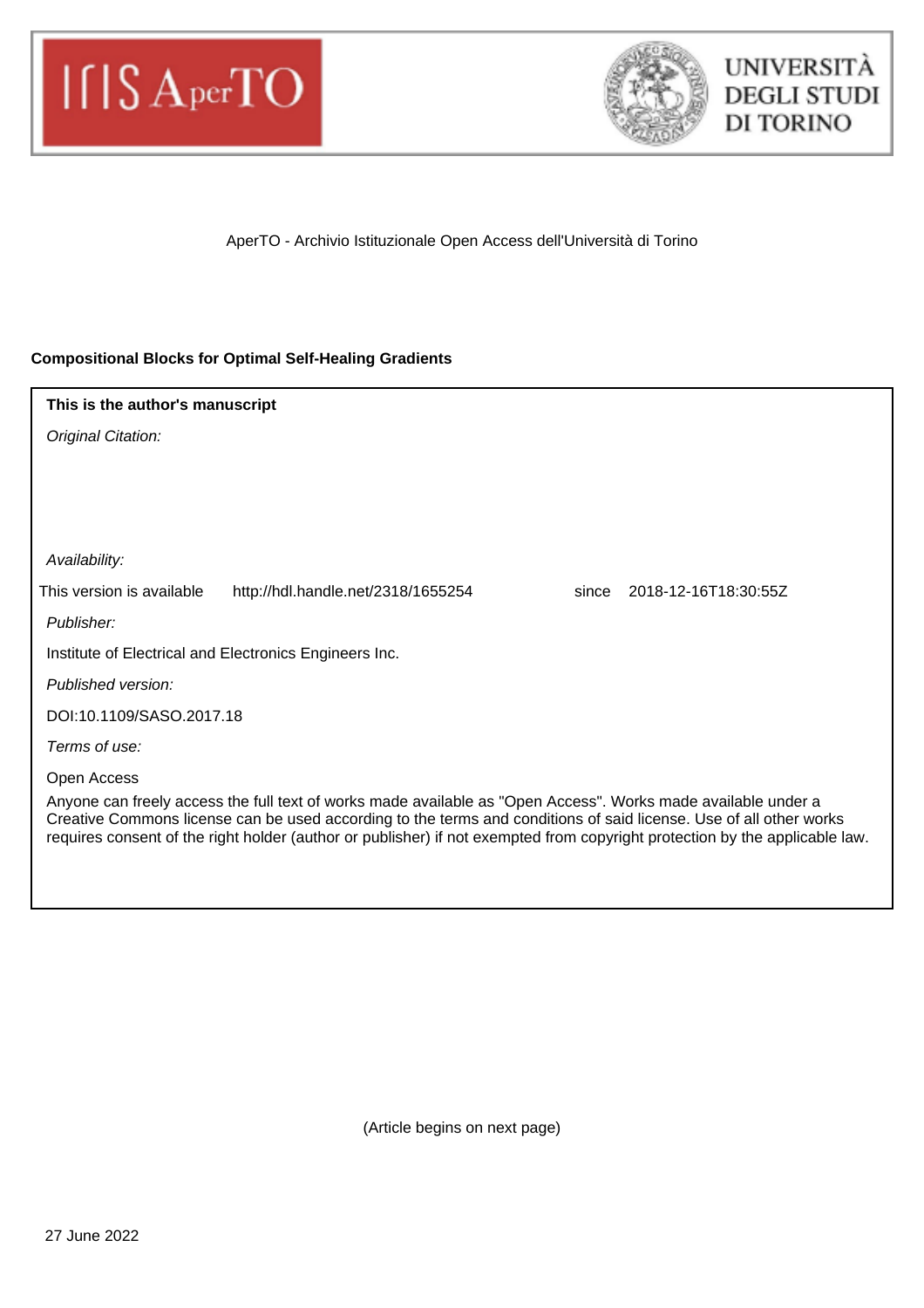



# **UNIVERSITÀ DEGLI STUDI** DI TORINO

This is the author's version of the contribution published as:

Giorgio Audrito, Roberto Casadei, Ferruccio Damiani, Mirko Viroli. Compositional Blocks for Optimal Self-Healing Gradients. 2017. Proceedings - 11th IEEE International Conference on Self-Adaptive and Self-Organizing Systems, SASO 2017, 9 October 2017, Article number 8064033, Pages 91-100.

DOI: 10.1109/SASO.2017.18

The publisher's version is available at:

<http://ieeexplore.ieee.org/document/8064033/>

## **When citing, please refer to the published version.**

The final publication is available at

http://ieeexplore.ieee.org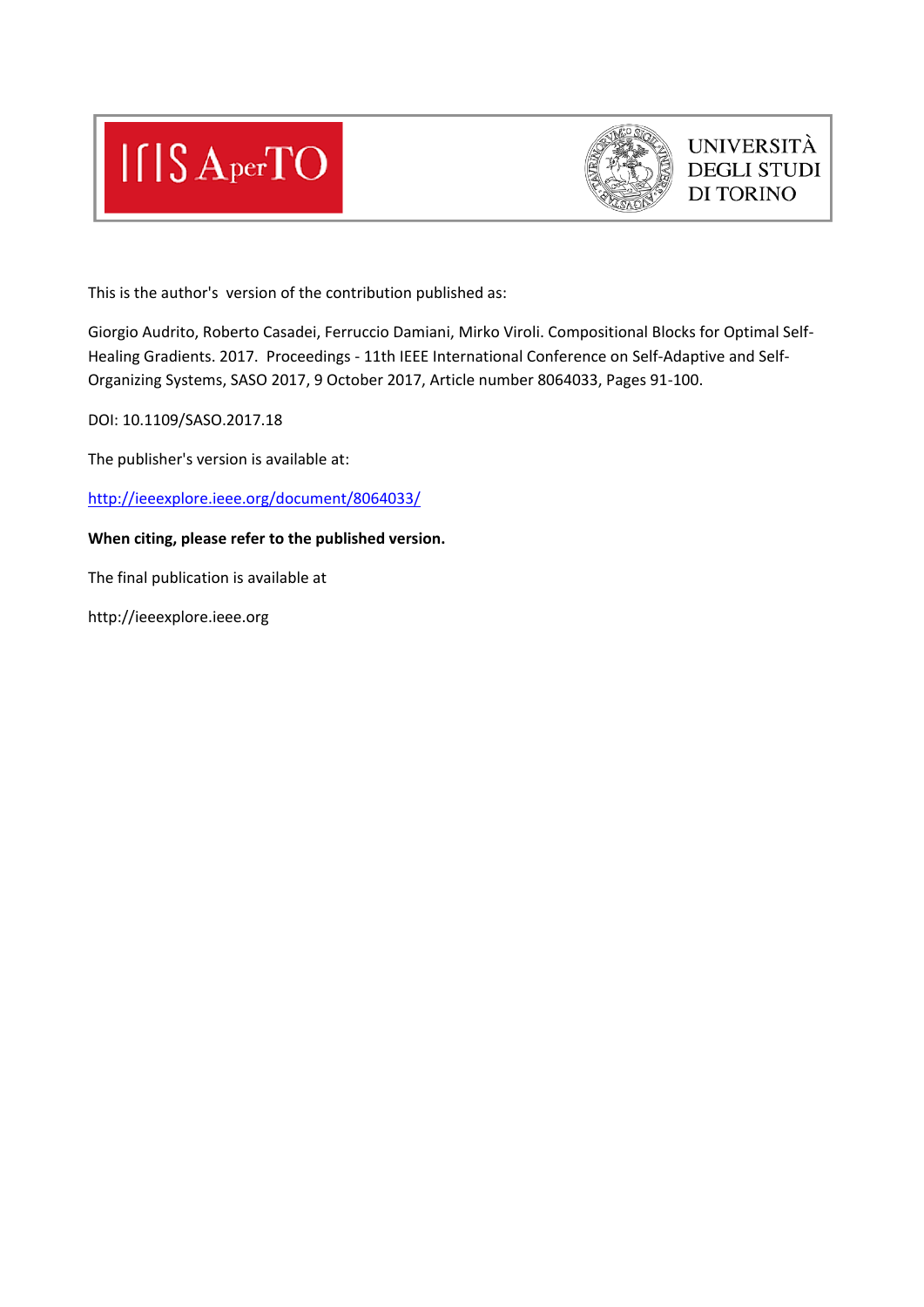# Compositional Blocks for Optimal Self-Healing Gradients

Giorgio Audrito\*, Roberto Casadei<sup>†</sup>, Ferruccio Damiani\* and Mirko Viroli<sup>†</sup>

<sup>∗</sup>Computer Science Department and C3S, University of Torino Email: {giorgio.audrito, ferruccio.damiani}@unito.it †DISI Department, University of Bologna

Email: {roby.casadei, mirko.viroli}@unibo.it

*Abstract*—With the constant increase in the number of interconnected devices in today networks, and the high demand of adaptiveness, more and more computations can be designed according to self-organisation principles. In this context, a key building block for large-scale system coordination, called *gradient*, is used to estimate distances in a fully-distributed way: it is the basis for a vast variety of higher level patterns including information broadcast, events forecasting, distributed sensing, and so on. However, computing gradients is very problematic in mobile environments: the fastest self-healing gradient conceived so far (called BIS) achieves a reaction speed proportional to the single-path speed of information in the network. In this paper we introduce a new gradient algorithm, *SVD (Stale Values Detection) gradient*, which uses broadcasts to reach a reaction speed that is equal to the multi-path speed of information, namely, the fastest speed possibly achievable by network algorithms. We then combine SVD with other blocks (metric correction, smooth filtering, BIS gradient, information damping) proposing a composed block called *ULT(imate) gradient*. We evaluate the resulting algorithm and compare it with other approaches, showing it scores best both on accuracy and smoothness while keeping communication cost under control.

*Index Terms*—adaptive algorithm; aggregate programming; computational field; gradient.

#### I. INTRODUCTION

With the constant increase in the number of interconnected devices in today networks, more and more computations are carried on by an infrastructure involving a heterogeneous, potentially large, and very reactive set of computational nodes, each coupled with physical environment and providing sensing and actuation to interact with it. The technological landscape of such systems, as well as their high demand of adaptiveness and openness, call for the adoption of self-organisation principles in system design: there, one has to find proper abstractions and techniques to turn global-level requirements and properties into individual-level behaviour. In this setting, single computational devices have a partial knowledge of system and environment, and systematically share it with others in their (logical or physical) context or neighbourhood to globally co-create a faithful spatio-temporal representation

of the "distributed state" of computation, on top of which collective adaptive behaviour can be achieved.

Several frameworks were proposed to ground this approach with models and tools facilitating system construction, one survey of which may be found in [1]. For goals and proposed paradigm they can be divided in different groups: works abstracting from device interaction and making it implicit in the distributed computational model (e.g., TOTA [2] and Hood [3]), information systems tackling the problem of reading/streaming/writing space-time regions of sensed data (e.g., KQML [4] and TinyDB [5]), approaches seeking at defining geometric and topological constructions (e.g., ASCAPE [6] and Origami Shape Language [7]), works considering computation as transformation of space-time data structures (e.g., Protelis [8], Proto [9], and MGS [10]), and finally attempts to devise catalogues of bio-inspired patterns [11]–[13].

On the one hand, these works suggest that self-organisation can be engineered by a compositional approach, where reusable distributed algorithms or components, providing basic functionalities, are safely composed to construct more and more complex and specialised behaviour, from low-level general libraries to application-specific services [14]. In particular, one of such blocks, called *gradient* (widely used, e.g., in [2], [8], [9], [11]), grounds a significant set of distributed collective systems. It is used to create a global distributed data structure to estimate distances in a fully-distributed way, and it is the basis for a vast variety of higher level patterns including information broadcast, events forecasting, distributed sensing, steering mobile actors in physical environments, and so on.

On the other hand, previous works also show that nonfunctional properties seriously affect the attempt at finding good implementations of such components [15]. In general, networks of devices deployed in space easily result in very dynamic scenarios, featuring continuous nodes mobility, changes in the shape of network topology, temporary and permanent faults, noisy perception of sensors, and so on. Altogether, these factors can make it very complicated to reach a stable and faithful representation of global knowledge. In general, one seeks for solutions where the computational systems can properly trade off reactiveness to changes with the resources devoted to intercept and execute adaptation.

As a paradigmatic example, computing gradients is very

This work is partially supported by project HyVar which has received funding from the European Union's Horizon 2020 research and innovation programme under grant agreement No 644298, by ICT COST Action IC1402 ARVI, and by Ateneo/CSP project RunVar.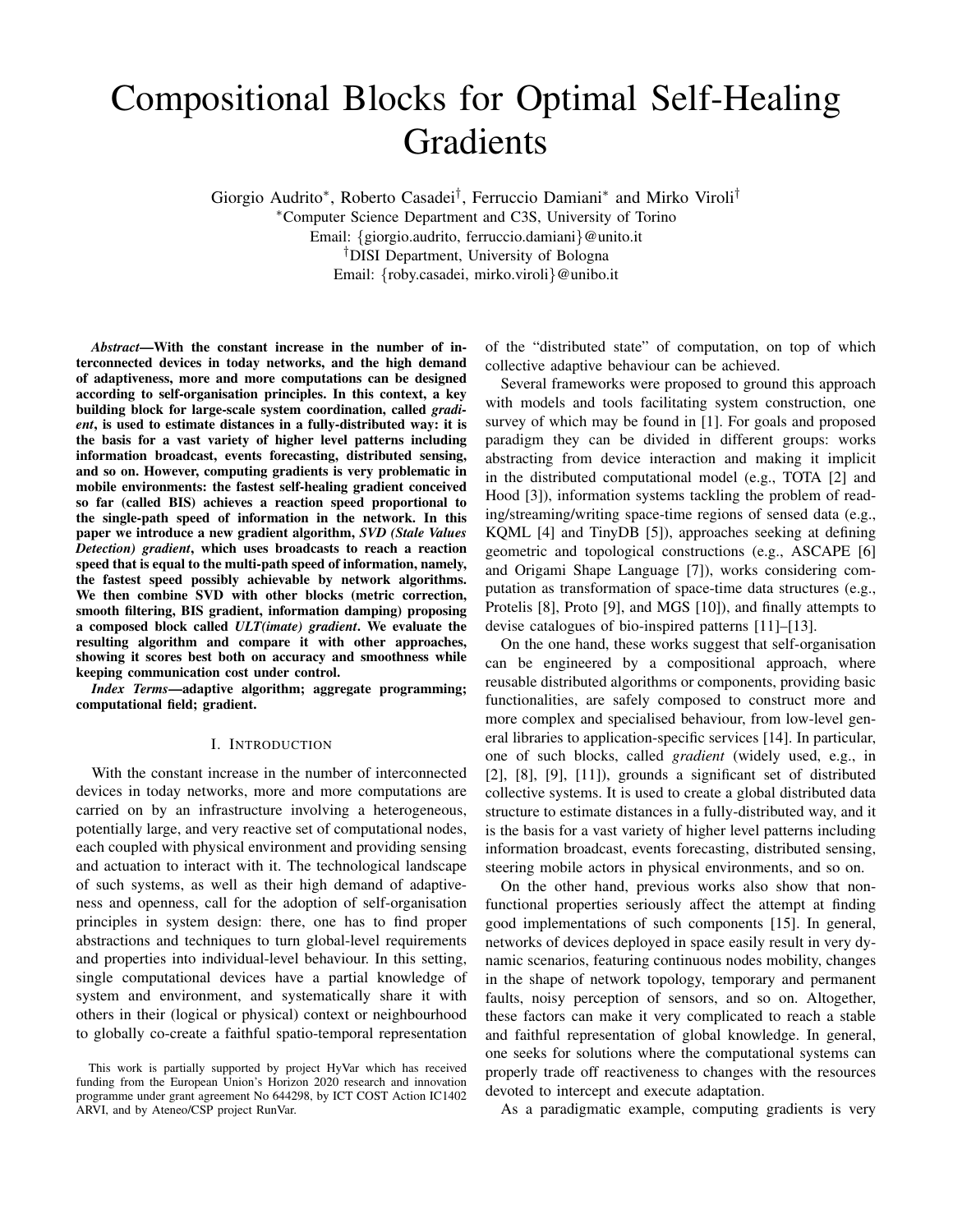problematic in mobile environments: the classical approach of iterating the triangle inequality [16] suffers from speed problems when estimating increasing distances, and with reactiveness problems with mobile networks, which are only partially alleviated by the solutions proposed so far (e.g., by Beal [16], [17]); more recently, the BIS (Bounded Information Speed) gradient algorithm has been proposed by Audrito et al. [18] to optimise gradient self-healing, by achieving a reaction speed proportional to the single-path speed of information in the network.

In the path towards finding an "ultimate" implementation for gradients, providing tunable performance in diverse situations, we introduce a new gradient algorithm, *SVD (Stale Values Detection) gradient*. It uses broadcasts to reach a reaction speed that is equal to the multi-path speed of information, namely, the fastest speed possibly achievable by network algorithms. We then combine SVD with other blocks (metric correction, smooth filtering, BIS gradient, information damping) proposing a composed block called *ULT gradient*, acting as a candidate reference implementation for gradients in libraries of reusable components of distributed system behaviour.

We evaluate the resulting algorithm and compare it with other approaches, showing it scores best both on accuracy and smoothness while keeping communication cost under control.

The remainder of this paper is organised as follows: Section II reviews aggregate programming and the field calculus, which give a ground to formalise the proposed algorithms, Section III discusses existing gradient algorithms, Section IV develops SVD algorithm and states its optimality, Section V defines ULT gradient by composition of various blocks, Section VI empirically evaluates ULT and compares it with other approaches, and Section VII concludes with final remarks.

#### II. AGGREGATE PROGRAMMING AND FIELD CALCULUS

The gradient algorithms discussed in this paper can be implemented on top of a variety of computational models and frameworks: it is only assumed that devices work asynchronously and can interact with neighbours via broadcastlike communication. In presenting motivations, design and technical details, though, we shall use aggregate programming [14] as a sort of common model, a *lingua franca* with formal semantics, succinctly expressing the required mechanisms and algorithms.

Aggregate programming is an approach for designing resilient distributed systems by abstracting away from individual devices behaviour and focusing on the global, aggregate behaviour of the collection of all (or a subset of) the devices. This approach provides smooth composition of distributed behaviour, allowing the development of highly reusable "building block" operators capturing common coordination patterns [19], thus raising the abstraction level and allowing programmers to work with general-purpose functionalities or user-friendly APIs capturing common use patterns. These building blocks may have several possible implementations, equivalent for their "functional" behaviour but differing in their performance and resilience properties. The choice of a

|  | $\Xi = \bar{F} e$                                                                                                                                                                                    | program                  |
|--|------------------------------------------------------------------------------------------------------------------------------------------------------------------------------------------------------|--------------------------|
|  | F ::= def $d(\overline{x}) \{e\}$                                                                                                                                                                    | function declaration     |
|  | $\begin{array}{rcl} e & ::= & x & \big  \ v & \big  \ e(\overline{e}) & \big  \ \hbox{if} \ (e_0) \{e_1\} \{e_2\} \\ & & \big  \ \hbox{rep}(e) \{ (x)=>e \} & \big  \ \hbox{nbr} \{e \} \end{array}$ |                          |
|  |                                                                                                                                                                                                      | expression               |
|  | $\mathbf{v} \quad ::= \quad \phi \mid \ell$                                                                                                                                                          | value                    |
|  | $\phi$ ::= $\overline{\delta} \mapsto \overline{\ell}$                                                                                                                                               | neighbouring field value |
|  | $\ell$ ::= $c(\overline{\ell})$ f                                                                                                                                                                    | local value              |
|  | f ::= b   d $ (\overline{x}) ==$                                                                                                                                                                     | function value           |
|  |                                                                                                                                                                                                      |                          |

Fig. 1. Syntax of Field Calculus.

"best" implementation may depend on the specific application contest at hand, thus suggesting a recently proposed [19] twophases engineering workflow where *(i)* a specification is first implemented by composing "building blocks", and then *(ii)* the implementation is tuned by substitution of functionally equivalent but higher-performance coordination mechanisms. Proposing and evaluating different alternatives for the *gradient* block would be the matter of this work.

#### *A. Field Calculus*

The Field Calculus is a tiny functional language for formally and practically expressing aggregate programs: a detailed account of it is given in [20]—we hereby recollect its most basic characteristics in order to be able to use it as common language to express the algorithms used in this paper with actual executable code.

In field calculus (see Fig. 1) a program P consists of a sequence of function declarations  $\overline{F}$  and of a main expression e—following [21], the overbar notation denotes metavariables over sequences: e.g.,  $\bar{e}$  ranges over sequences of expressions  $e_1, \ldots, e_n$  with  $n \geq 0$ . On each device  $\delta$  the expression e evaluates to a value v that may depend on the state of  $\delta$  (values sensed by  $\delta$ , the result of previous evaluation, and information coming from neighbours). Therefore the expression e induces a *computational field* Φ, which can be represented as a timevarying map  $\delta_1 \mapsto \mathbf{v}_1, \dots, \delta_n \mapsto \mathbf{v}_n$ , assigning a value  $\mathbf{v}_i$  to each device  $\delta_i$  in a network. Each device  $\delta$  updates its value (by evaluating e) in asynchronous computational rounds. The syntax of an expression comprises the following constructs:

- a variable x, used as function formal parameter;
- a value v, which in turn could be either a *neighbouring field value*  $\phi$  (associating to each device a map from neighbours to local values—allowed to appear in intermediate computations but not in source programs), or a *local value* (built-in functions b, user-defined functions d, anonymous functions  $(\overline{x}) = \geq e$ , or plain values—numbers, literals, tuples and so on);
- a function call  $e(\overline{e})$  where an expression of functional type e is applied by-value to arguments  $e_1, \ldots e_n$ ;
- an if-expression if(e<sub>0</sub>){e<sub>1</sub>}{e<sub>2</sub>}, modelling domain restriction, which computes  $e_1$  in the devices where  $e_0$ is true, and  $e_2$  on the others;
- a rep-expression rep(e<sub>1</sub>) $\{(x)=e_2\}$ , modelling time evolution and state preservation, which evaluates an ex-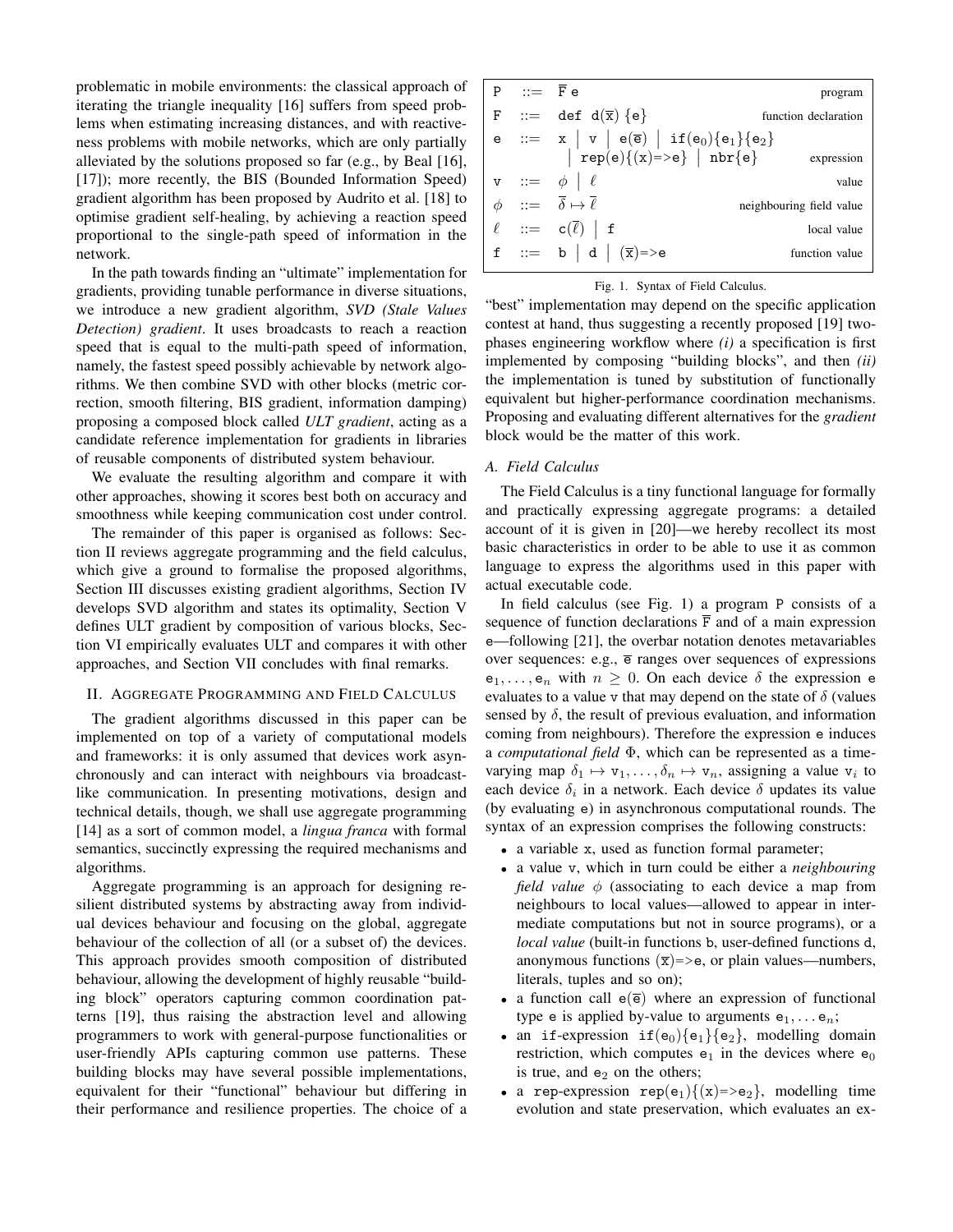

Fig. 2. Gradient computed in a sample network with two source devices.

pression  $e_2$  on a device  $\delta$  by substituting the variable x with the value calculated for the whole rep-expression at the previous computational round on  $\delta$ —in the first computation round on  $\delta$  (as well as in any computational round on  $\delta$  that comes immediately after a computational round on  $\delta$  where the rep-expression has not been evaluated)<sup>1</sup> x is substituted with the value of  $e_1$ ;

• or an nbr-expression  $nbr{e}$ , modelling neighbourhood observation and producing a neighbouring field value that represents an "observation map" of neighbour's values for expression e, namely, associating to each device  $\delta$  (that has evaluated nbr $\{e\}$  during its last update)<sup>2</sup> a map from neighbours to their latest evaluation of e.

In order to conveniently present the code of the algorithms, we extend the calculus with few additional constructs, which can be defined as syntactic sugar in terms of the presented ones: let-binding expressions let  $x = e_1$  in  $e_2$  (operationally equivalent to  $((x)=e_2)e_1$ , binary operators in infix notation, and the notation  $[e_1, \ldots, e_n]$  for tuples.

#### III. GRADIENT ALGORITHMS

A fundamental "building block" commonly considered in several frameworks for self-organisation is the so-called *gradient* computation [16], which amounts to computing shortest paths from all nodes to a given set of source nodes, through a fully distributed process to be iteratively executed to promptly react to any change in the environment. Gradients are known to be a basic building block for self-organising coordination [11], [17], [22]–[24], being frequently used for a variety of purposes: to broadcast information, forecast events, dynamically partition networks, ground distributed sensing, anticipate future events, and to combine into higher-level spatial structures [1].

Due to their usefulness, gradients have been studied in many different contexts: in particular, when local estimation of distances is available [16]–[18] and when it is not [22], [25], [26]. In the remainder of this paper we shall focus on the first case, thus assuming that local device-to-device estimation of distances is always available.

#### *A. Classic Gradient*

In its most basic form the gradient can be calculated through an algorithm, that we call *classic* gradient, starting with  $G(\delta) = \infty$  everywhere except for sources where  $G(\delta)$  is constantly 0, hence applying the triangle inequality constraint:

$$
G(\delta) = \min\{G(\delta') + w(\delta', \delta) : \delta' \text{ linked with } \delta\}.
$$

Written in field calculus, it would be a function taking a 0 ary function metric which computes a field of distances with neighbours, and a value source appointing source devices, represented as the "gradient estimate in absence of communication links" (thus source should be 0 for source devices and  $\infty$  for all the others):

```
def classic(source, metric) {// has type: (float, ()→field(float)) → float
  rep (infinity) { (dist) =>
    mux(source==0) {minnhood(nbr(dist) + metric())}}}
```
Repeated fair application (i.e., each device updates infinitely often) of this calculation in a fixed network will converge to the correct value at every point [27]. However, the performance of this algorithm in a mutable environment is impaired by three main limitations [18].

First, there can be a *speed bias*: if devices are continuously moving, the values produced by the algorithm are typically an underestimation, with an error that increases with the movement speed—a phenomenon observed also in those contexts where local distance estimates are not available [22]. Second, it suffers from the *rising value* problem (also known as *count-toinfinity* in the context of routing algorithms [28]): in response to changes in the network, the algorithm can rapidly correct values that need to drop, while it is very slow in correcting values that need to rise, badly underestimating distances for long periods of time after such changes—the rising speed of this algorithm is bounded by the distance between the pair of closest devices [16]. Third, there is an issue of *smoothness*: in the presence of error in distance estimates, flickering in the output values might be reduced by avoiding strict use of the triangle inequality. Moreover, if distance estimates are used for an higher-order coordination mechanism (e.g., for moving values towards sources by "descending" the shortest-paths tree obtained from the gradient), then each variation in the estimates can change the resulting connection tree, effectively disrupting the outcome of the coordination for some time.

In order to overcome these limitations, several refined algorithms have been proposed, two of which are briefly discussed in the following for they contribute in the definition of ULT gradient: Beal's FLEX gradient (Flexible) [17] and Audrito et al.'s BIS gradient (Bounded Information Speed) [18].

#### *B. FLEX Gradient and Information Damping*

The FLEX gradient [17] is designed to improve smoothness through application of a "filtering function" to the outcome of the minimisation, which reduces changes while granting an overall error of at most a given parameter  $\epsilon$ . Assume that we are repeatedly computing a value by selecting a corresponding neighbour's value and adding to it a certain differential  $\Delta$ (e.g. a metric in a gradient computation). According to this viewpoint, we can define (a simplified version of) FLEX as a damping function F, taking as arguments the old value  $v_{old}$ ,

<sup>&</sup>lt;sup>1</sup>For instance, if the main expression is  $if(e_0){repe(e_1){(x)=>e_2}}\geq e_3$ , then a computational round on a given device  $\delta$  evaluates  $\text{rep}(e_1)\{(x)=e_2\}$ if and only if  $e_0$  evaluates to true in that computational round.

 ${}^{2}$ For instance, if the main expression is a an if-expression  $if(e_0)$ {e<sub>1</sub>}{e<sub>2</sub>} and the expression  $nbr{e}$ } occurs the left branch e<sub>1</sub>, then the neighbours of  $\delta$  such that e<sub>0</sub> evaluated to false in their last computational round are not considered.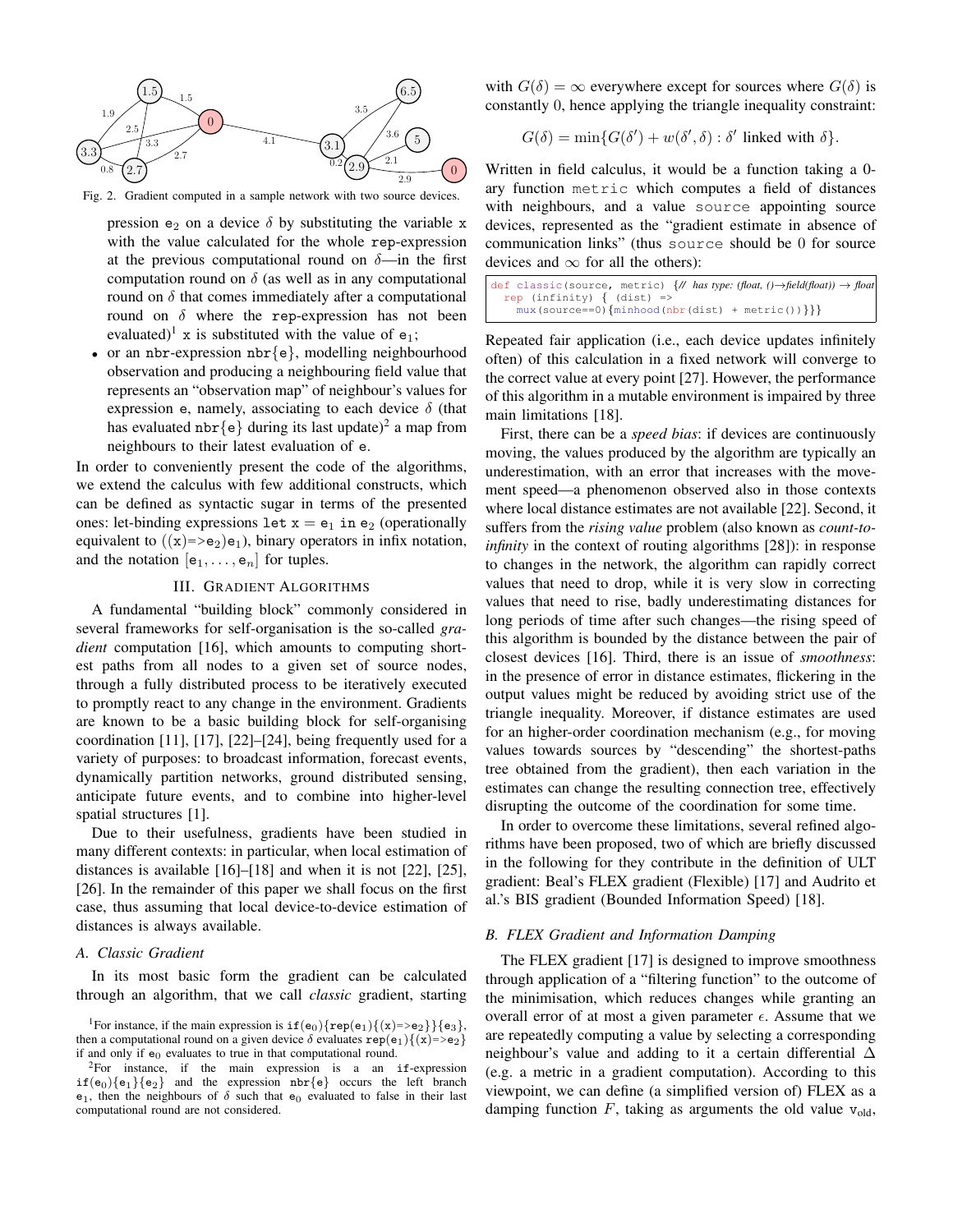the new value  $v_{\text{new}}$ , and the differential  $\Delta$ ; and as parameters an allowed error  $\epsilon$  and a time period T.

$$
F(\mathtt{v}_{\mathrm{old}},\mathtt{v}_{\mathrm{new}},\Delta)=\begin{cases} \mathtt{v}_{\mathrm{new}} & \text{if }\mathtt{v}_{\mathrm{old}} > 2 \mathtt{v}_{\mathrm{new}},\mathtt{v}_{\mathrm{new}} > 2 \mathtt{v}_{\mathrm{old}},\\ & \text{or } T \text{ elapsed since a change}\\ \mathtt{v}_{\mathrm{new}}+\frac{\epsilon \Delta}{2} & \text{if }\mathtt{v}_{\mathrm{old}} > \mathtt{v}_{\mathrm{new}}+\epsilon \Delta\\ \mathtt{v}_{\mathrm{new}}-\frac{\epsilon \Delta}{2} & \text{if }\mathtt{v}_{\mathrm{old}} < \mathtt{v}_{\mathrm{new}}-\epsilon \Delta\\ \mathtt{v}_{\mathrm{old}} & \text{otherwise} \end{cases}
$$

Since a maximum distortion of  $\epsilon$  is allowed for the differential ∆, the total error introduced by the damping is also bounded by  $\epsilon$ . Since the result of damping changes only when violating the maximum error (or every  $T$  time, for finer adjustments), volatility of values is reduced and communication costs can also be possibly reduced, assuming that only changing values are broadcast to neighbours (thus absence of a broadcast is interpreted as a steady value).

Although outperformed by the following BIS gradient, the technique used by FLEX can also be understood as a *plugin* applicable to many gradient-like computations, granting reduction of communication cost and volatility at the expense of a controlled increase in error.

### *C. BIS Gradient*

The *Bounded Information Speed* (BIS) gradient improves over the classical gradient and FLEX by enforcing a minimum information speed  $v$  requested by the user [18]. As long as  $v$  does not surpass the average single-path communication speed, the algorithm is able to compute correct estimates of the gradient with increased responsiveness. Values of  $v$  that are too much higher induce a metric distortion, causing the algorithm to overestimate values.

For each device in the network, we compute both the usual gradient estimate  $G(\delta)$  and a lag estimate  $L(\delta)$ , representing the time elapsed since the message initially spread from a source. Lags are estimated through local time differences, so that no overall clock synchronisation is required. When considering a candidate neighbour  $\delta'$  of a device  $\delta$ , the time lag relative to this neighbour is:

$$
L(\delta, \delta') = L(\delta') + \lambda(\delta', \delta)
$$

where  $\lambda(\delta', \delta)$  is the lag of the message from  $\delta'$  to  $\delta$ . We then take into account this value when calculating the gradient estimate relative to this neighbour:

$$
G(\delta, \delta') = \max \{ G(\delta') + w(\delta', \delta), \ vL(\delta, \delta') - r \}
$$

where  $w$  is the distance between devices and  $r$  is the communication radius. This formula accounts to assuming that messages propagate at least at speed  $v$ , so that the gradient estimate is lower bounded by  $vL(\delta, \delta')$  (with the additive constant  $-r$  to ensure that some error is taken into account).

The overall estimates of  $G(\delta)$  and  $L(\delta)$  for non-source devices are then obtained by minimising  $G(\delta, \delta')$  over neighbours (we assume that pairs are ordered lexicographically):

$$
[G(\delta), L(\delta)] = \min\{[G(\delta, \delta'), L(\delta, \delta')]: \delta' \text{ linked with } \delta\}
$$

The performance of BIS gradient can be theoretically determined, and proved to be optimal among algorithms with a single-path information flow whenever the parameter  $v$  is close to the average single-path information speed.

Theorem 1 (BIS Performance Bound [18]). *Information speed in BIS gradient, calculated w.r.t. the gradient estimates, is at least* v*. Furthermore, values constrained by obsolete information increase at least at speed* v*.*

Theorem 2 (BIS Optimality [18]). *The BIS gradient with* v *equal to the average single-path information speed* v*avg attains optimal reactivity among algorithms with a single-path information flow.*

It is thus crucial to correctly determine the average singlepath information speed  $v_{\text{avg}}$  of a network, in order to achieve the best performance. In [18] an estimate of the average information speed over a single hop is given. Over multiple hops, speeds do not simply add up: in fact, the expected single-path information speed changes and can be better approximated by the easier (experimentally verified) formula  $v_{\text{avg}} = R/3T$ where  $R$  is the average communication radius and  $T$  is the average interval between computation rounds. It follows that if  $R$  and  $T$  are known to the self-organising system designer,  $v_{\text{avg}}$  can be readily calculated. If they are not available, or cannot assumed to be constant throughout the system's life, they can still be computed by a simple aggregate program: e.g., by Laplacian averaging over the maximum distance and average time interval measured.

#### IV. SVD GRADIENT

Since BIS gradient is optimal among algorithms with a single-path information flow, to obtain a faster self-healing algorithm it is necessary to use some form of multi-path communication, namely, where the value at a device is constructed by the result of flows coming from different paths connecting to the source. This intuition leads us to the *SVD (Stale Values Detection) gradient*, which detects obsolete information through broadcast of time data, propagating a "reconfiguration" message whenever such situation occurs (through broadcast as well). In fact, SVD gradient behaves as the classic gradient until an "error" is detected and fast reconfiguration occurs; thus differing from BIS gradient which gradually adapts to network changes.

SVD has the same inputs source and metric of classic gradient seen in previous section, but it rather calculates four values in each device:

- x, the distance estimate;
- sid, the identifier of the source device from which distance x is attained;
- t, the multi-path time interval from source sid; i.e., the interval between the device's current time and the most recent information from sid that reached the current device through broadcast;
- obs, whether the current values have been detected as obsolete and thus should not be used to calculate other device's values.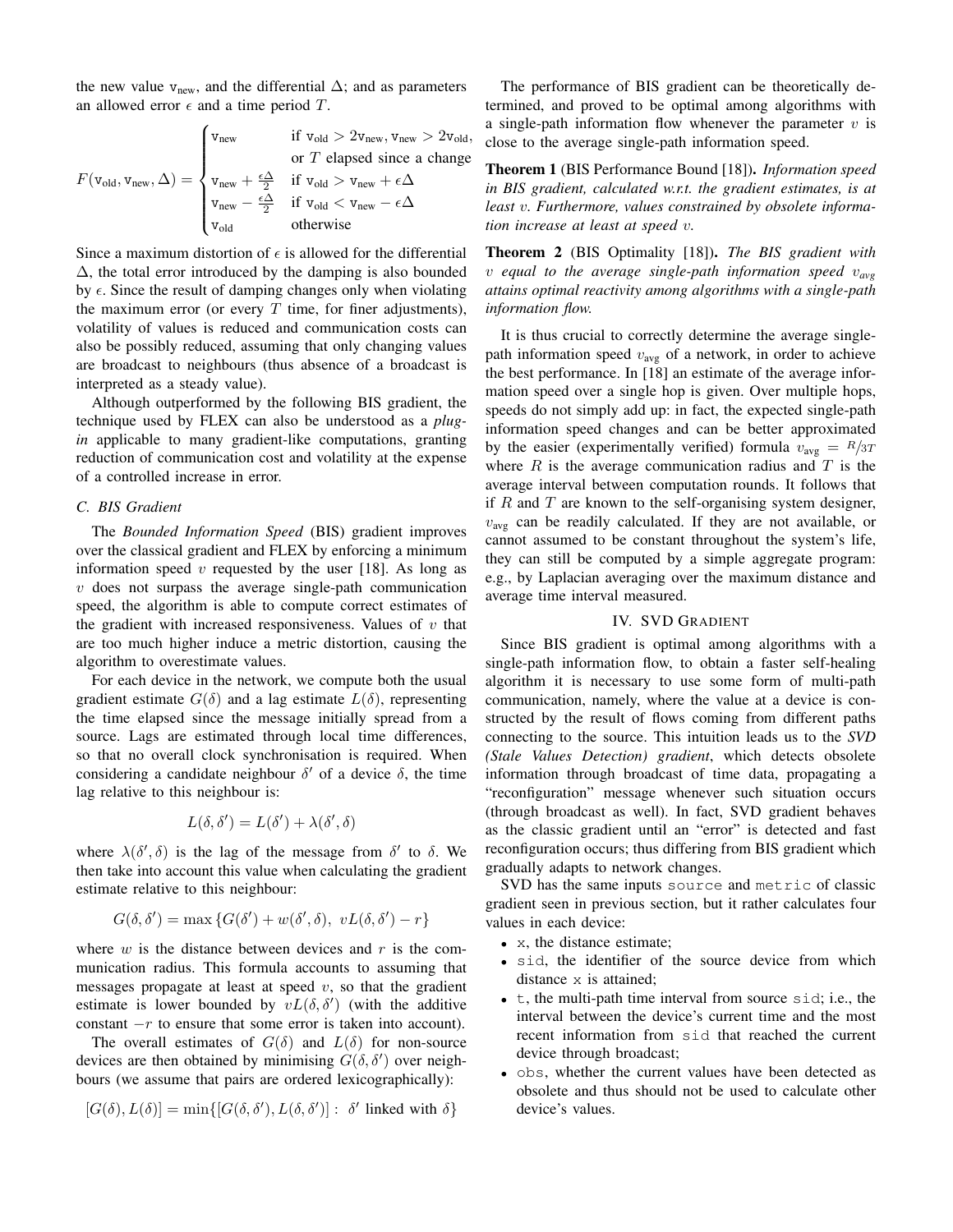These values are updated in a rep statement, combined into a single tuple old =  $[x, t, sid, obs]$ , where only x is finally returned by the algorithm (by operator  $1st$  extracting the first component):

```
def SVD(source, metric) { // has type: (float, ()→field(float)) → float
  let loc = [source, source, uid, false] in
  1st(rep (loc) \{ (old) =>
    let xs = minhood(max()nbr{4th(old)} and anyhood(nbr{not 4th(old)}),
      [source,uid], [nbr{1st(old)}+metric(),nbr{3rd(old)}])) in
    let t = minhood(max(nbr{3rd(old)} != 2nd(xs),source, nbr{2nd(old)} + lagmetric())) in
    let loop = 2nd(xs) == wid and 1st(xs) < source inlet obsolete = detect(time()-t) or loop or anyhood(
      nbr{4th(old)} and nbr{3rd(old)}==2nd(xs) and
      nbr{2nd(old)}\frac{1}{1}+lagmetric() < t+0.0001
    ) in
    min(loc, [1st(xs), t, 2nd(xs), obsolete])
 })
}
```
The code above computes the tuple loc and then uses it as initial value for the old variable in the rep-expression. Both  $x$  and  $t$  are distances (spatial and temporal, respectively) from the source, thus their initial values are the same:  $\infty$  if there are no sources, and 0 if the device is a source. The body of the rep-expression performs the following steps:

- First, the new values for x and sid are calculated together into variable xs. This step follows the classic gradient calculation, thus minimising neighbours' values for x plus their relative distance, but discarding neighbours where obs is true (unless obs is true for all neighbours).
- Then, the most recent information  $t$  for the new sid is retrieved through minimising neighbours' values for t plus their relative time distance, discarding neighbours with a different sid.
- Finally, it is computed in obsolete whether the newly produced information is to be considered obsolete. This happens in three cases:
	- if any neighbour with the same sid and a t not older than the device's one<sup>3</sup> has already been claimed obsolete (anyhood expression);
	- if the device's value happens to be calculated from itself (i.e. sid is the device itself), with a value smaller than the one currently determined by source;
	- if function detect realises that the time time()− t when the currently used information started from sid is too old to be reliable.

Function detect is the heart of the algorithm, being responsible to kick-start the reconfiguration process.

```
def detect(time) { // has type: float → boolean
 let repcnt = rep (0) { (old) =>
   if (abs(time-delay(time)) < 0.0001) {
     old + deltatime()
   } {0}
 } in
 report > 3rd(rep ([0, 0, 0]) { (old )}
```
 $3$ That is, adding the neighbour's  $\pm$  with the relative time distance, we obtain an interval not longer than the current  $t$ .

if (repcnt > 0) { old } { let avg = 0.9\*1st(old) + 0.1\*delay(repcnt) in let sqa = 0.9\*2nd(old) + 0.1\*sqr(delay(repcnt)) in let dev = sqrt(sqa - sqr(avg)) in [avg, sqa, avg+7\*dev] } })

}

This function keeps track into repcnt of how much time is elapsed since the first time the current information (originated from the source in time time) reached the current device: if time is the same as its previous value  $delay(time),$ <sup>4</sup> the time interval deltatime() between the current time and the previous round is added to the counter, which is reset otherwise. If a source device sid gets disconnected from the network, all the repcnt values of devices dependent on sid constantly increase; while in a regular situation they raise and reset randomly, approximately according to an exponential distribution.

Function detect then raises an alert whenever repcnt reaches a value that is unlikely to happen according to its previously measured behaviour. This is checked by tracking:

- avg, an estimate of the average *peak* value for repcnt; obtained by exponentially filtering with a factor 0.1 the peak values of repcnt (obtained as delay(repcnt) when report is reset to  $0$ ;
- sqa, an estimate of the average *square* of repcnt peak values, obtained by an analogous exponential filter.

From them the standard deviation  $\sigma$  can be calculated as  $\sqrt{sqa - avg^2}$ , and a bound is set to  $avg + 7\sigma$ . Under an exponential distribution assumption, this bounds corresponds to the  $1 - e^{-8} \simeq 99.97\%$  quantile (under a normality assumption would correspond to approximately the  $1 - 10^{-12}$  quantile). The mean and square-mean estimators are initially set to 0, in order to avoid need of an additional parameter; which implies that alerts are continually raised for some rounds on network start-up. This could be avoided by setting the initial value to any reasonable value (such as  $[2T, 8T^2, 16T]$  where T is the average time interval between rounds).

#### *A. Expected Performance and Parameters Estimation*

Thanks to its multi-path communication structure, SVD gradient can attain a globally optimal performance.

Theorem 3 (SVD Optimality). *SVD gradient attains optimal reactivity on input discontinuities, reaching multi-path reaction speed, modulo a fixed delay*  $\ell$  *which depends on some network configuration parameters.*

*Proof.* When a new source is connected, reaction speed is multi-path for any gradient algorithm: values are recomputed towards the new source using every possible available path. Assume that a source s is disconnected in time  $t_0$ , and let  $\delta$  be the device holding the smallest bound  $\ell$  computed in function detect, among devices depending on s. The time information originating from s in  $t_0$  reaches  $\delta$  at multipath

<sup>&</sup>lt;sup>4</sup>Function delay(v) is a simple building block which returns the same values it receives in input delayed by one computation round.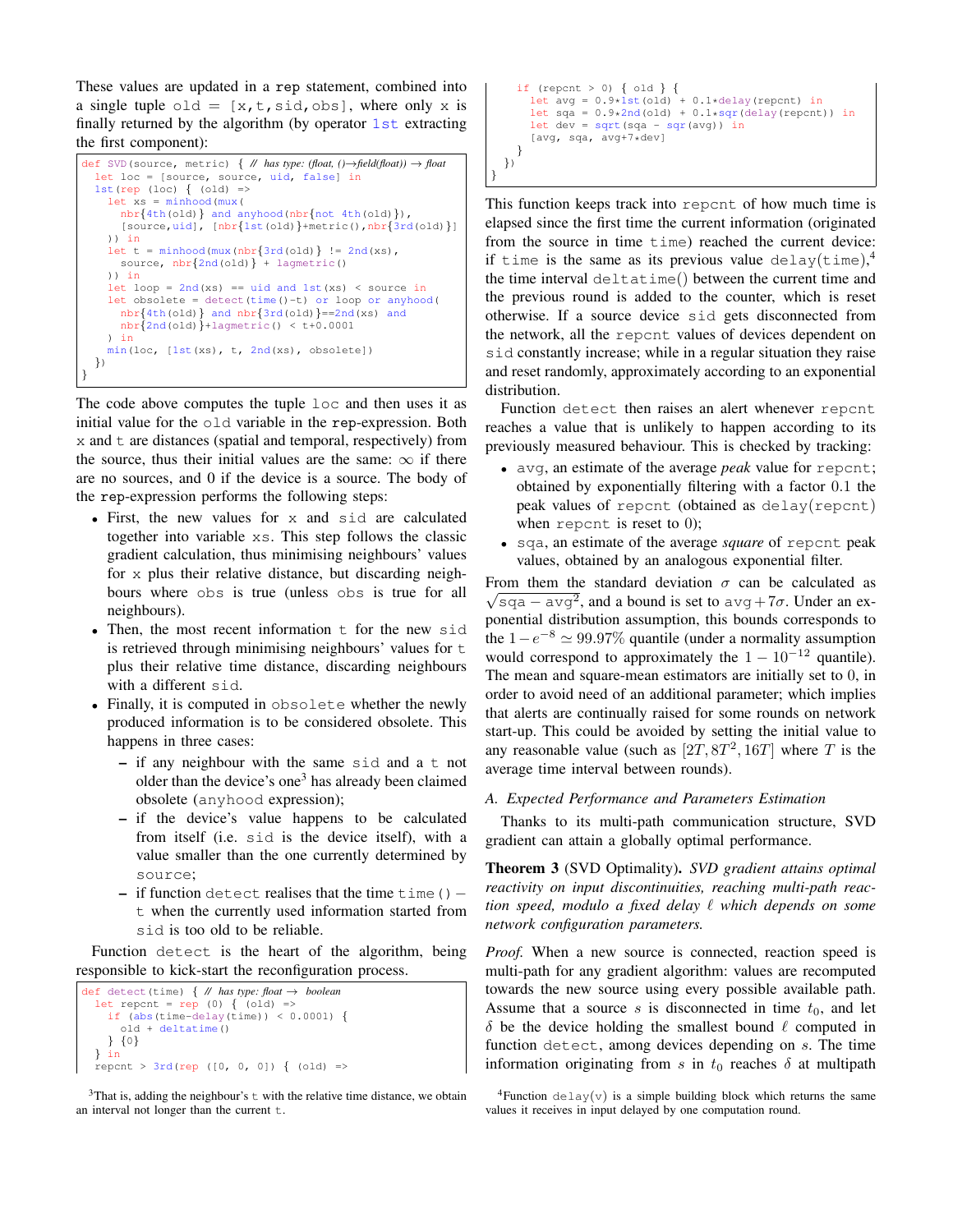

Fig. 3. How the different blocks are composed (arrows represent data flow).

speed, since time distance is calculated through minimising among every neighbour (i.e., broadcasting). After that moment  $t_1$ , the temporal distance estimate in  $\delta$  raises constantly as  $t = t_{\text{cur}} - t_0.$ 

When t overcomes  $t_1 + \ell$ , function detect has been fed with the same reference time  $t_{\text{cur}} - t = t_0$  for  $\ell$  time, thus repcnt  $\geq \ell$  and an alert obs is raised. The alert information propagates on every possible path as well, until reaching the border of the region depending on s; then information bounces back again at multi-path speed recomputing distances using other sources.

Thus information travels from the source to the border of the region (and back) at multi-path speed, covering a space that is equal to the amount which the gradient estimates needs to rise, *except* for  $\ell$  time during which the algorithm is waiting for an alert: in other words, reconfiguration is happening at multi-path speed with a delay  $\ell$ .  $\Box$ 

Thus, the average delay  $\ell$  corresponds to the average "lowest" bound computed by detect" on devices connected to a source. Extensive simulations revealed that those bounds were source. Extensive simulations revealed that those bounds were<br>always below  $2T + 8\sigma + 8vT^2/R + dT/\sqrt{N}$ , where T is the average time interval between rounds,  $\sigma$  is the standard deviation of time intervals,  $v$  is the average movement speed of devices,  $R$  is the average communication radius,  $N$  is the average number of neighbours, and  $d$  is the current gradient estimate. Bounds tend to increase with the distance from the source, as reflected by term  $\frac{d}{\sqrt{d}}$  $\frac{d}{N}T$ . However, since the delay corresponds to the *lowest* bound in the region, this term can be ignored obtaining a bound for  $\ell$  of  $2T + 8\sigma + 8vT^2/R$ . The average value for  $\ell$  is practically much lower due to the minimisation, even if quite difficult to estimate precisely (usually between  $T$  and  $5T$ , that is, between 1 and 5 rounds).

#### V. COMPOSITE GRADIENT

In Section III we presented several issues about gradient computations. In order to fully solve these issues, it is necessary to combine different techniques altogether:

- *metric correction*, in order to prevent the *speed bias*;
- *output filtering*, in order to improve *smoothness*;
- *combining fast self-healing algorithms*, in order to react to input discontinuities and network changes;

• *FLEX-style damping*, in order to decrease communication cost and improve *smoothness* (at the expense of some controlled error).

We now present original techniques addressing all these points, in some cases built upon existing ones. These techniques can be combined together (as depicted in Fig. 3) to form an "ultimate" gradient algorithm, which we call *ULT gradient*, where each of this components can be tuned (or even deactivated) depending on the application context.

#### *A. Metric Correction*

When devices are moving, classical gradient algorithms systematically underestimate values according to the so-called *speed bias*. This is due to the fact that metric estimates are calculated in a specific time, and then applied to compare events happening in different times. More precisely, taking the field calculus setting as reference:

- the metric estimate is computed at time  $t_1$  when device  $\delta_1$  sends his message to device  $\delta_2$ ;
- it is used in the following update event in  $\delta_2$ , happening at some time  $t_2 > t_1$ ;
- it relates to data produced in the *preceding* update event in  $\delta_1$ , happening at some time  $t_0 < t_1$ .

Thus the distance between the relevant update events in  $\delta_1$ and  $\delta_2$  is not correctly measured, introducing some random error which results in systematic underestimation due to the "minimisation" nature of gradient algorithms.

This issue can be completely solved in presence of GPS data, where distance between events can be computed exactly by comparing absolute positions, as in function gpsrange.

```
def gpsmetric() { // has type: () → field(float)
  let pos = coordinates() in
  norm(pos - nbr{delay(pos)}) }
```
Even if GPS data is not available, but some form of speed estimation is available (either in terms of sensors or precomputed constants), we can modify the metric in order to guarantee that distances are never underestimated.

| def speedmetric(speed) { // has type: float $\rightarrow$ field(float) |                                                                       |
|------------------------------------------------------------------------|-----------------------------------------------------------------------|
|                                                                        | $nbr{speed*delta}$ + $hhr{angle}$ + $hbr{angle}$ + $speed*nbr1aq()$ } |

In speedmetric, the built-in metric nbrrange (giving a map from neighbours to estimated distances) is adjusted both by the space travelled by neighbour devices in their last round (left) and by the space travelled by the current device since the metric data was received (right). Thus, it is guaranteed to produce overestimates of real values, which turns out in a drastically improved precision (also due to the "minimisation" carried by gradient algorithms).

#### *B. Smooth Filtering*

In order to improve *smoothness*, it is possible to directly smooth the output of a gradient algorithm with *filters*. The most common type of filters, *exponential filters* (e.g., the one used in function detect, Section IV) indeed succeed to drastically improve smoothness, and its use can be suggested in nearly-static environments. However, if devices are moving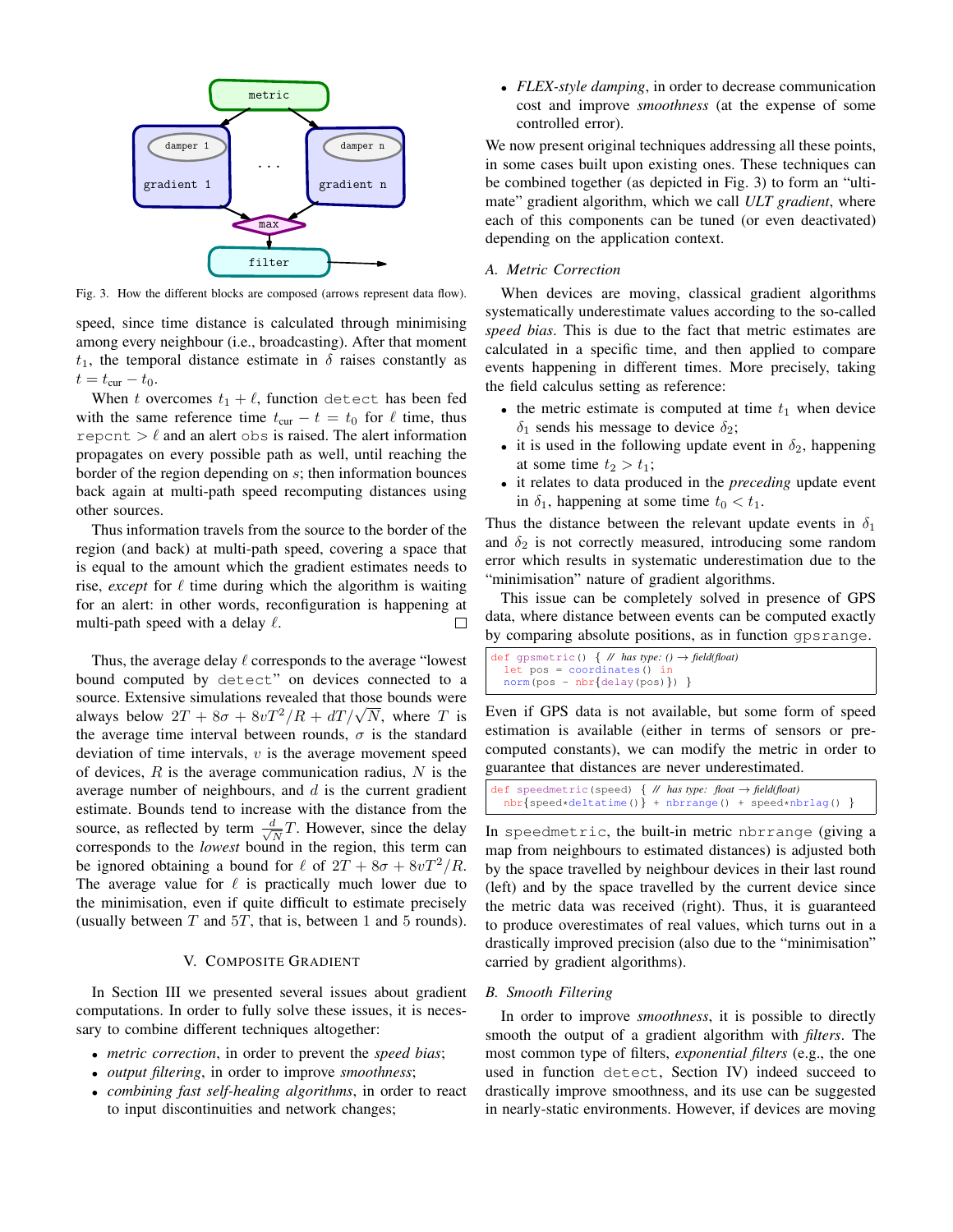significantly, exponential filters tend to delay the gradient adjustments thus producing a significant increase in error. An alternative approach is given by the following *inertial filter*, which is able to improve smoothness with lower error increase.

```
def inertialfilter(val, factor) { // has type (float,float) → float
 let dt = detlet at = expfilter(dt, factor) in
 let ad = expfilter(abs(val - delay(val)), factor) in
 rep (val) \{\bullet\} (old) =>
   if (isfinite(old)) {
      let v = sign(val-old) *min(abs(val-old)/dt,ad/at) inold + v * dt
    } {val}
 }
}
```
This function proceeds in the following steps:

- firstly, an estimate at of the average time interval between rounds deltatime() is kept through exponential filtering (represented by function expfilter);
- an estimate ad of the average value change between rounds is obtained through exponential filtering as well;
- these two estimates are combined into a "change speed" estimate  $v_{\text{avg}} = ad/at$ , and the current value change is slowed down to  $v_{\text{avg}}$  if needed.

Notice that a uniform linear value change is followed closely by the inertial filter without a delay; and as the given factor approaches 0, the filter smooths out values to a uniform linear change. In fact, in a variable environment with significant movement speeds, uniform linear change can be regarded as the smoothest possible behaviour.

#### *C. Self-Healing Algorithms*

In order to obtain correct values at all times, it is crucial for the underlying gradient algorithms to attain fast reaction speeds. Audrito at al. [18] showed that BIS gradient is able to outperform both classic, CRF and FLEX gradients under any environment and input conditions (see Section III-C). In Section IV we presented SVD gradient, and argued that it is able to attain an optimal reaction speed on input discontinuities, even faster than that of BIS. However, it is not true that SVD outperforms BIS under any environment and input conditions.

- BIS instantly reacts to input changes with continuous small adjustments; whereas SVD behaves like the classic gradient until a sudden reconfiguration happens, thus having worse values in the start-up phase and worse smoothness overall. On the other hand, SVD values become more precise for some time after a reconfiguration.
- In networks with low device density and space/time variability, multi-path information speed can be very close to single-path information speed; possibly reducing SVD advantage to being negligible. On the other hand, dense networks with variability can have very different multi-path and single-path speeds.
- Finally, SVD is more resource-demanding than BIS due to a more complex code.

It follows that whenever resource consumption is strictly bounded, or the network has low density and variability, BIS is overall preferable. In all the other cases, it is advisable to take the "best" from both algorithms, as in the following *ULT gradient*.

```
def ULT(source, metric, radius, speed, factor) {
  // has type (float, ()→field(float), float, float, float) → float
  let svd = SVD(source, metric) in
  let bis = BIS(source, metric, radius, speed) in
  inertialfilter(max(svd, bis), factor)
}
```
Through maximising between BIS and SVD gradients, ULT is able to instantly react to continuous small adjustments, snapping up to correct values when input discontinuities are detected, thus always outperforming both BIS and SVD (at the expense of an increased code complexity/resource demand).

In the above code and in the remainder of the paper, we assume that ULT gradient also incorporates *metric correction* and *smooth filtering*, in order to achieve the best results under every environment and input conditions.

#### *D. FLEX-style Damping*

In Section III-B we pointed out that FLEX gradient [17] can be seen as a "damping" plug-in  $F$  for gradient-like computations [18]. It can thus be applied to BIS, SVD and ULT, both for their spatial components (e.g.,  $\times$  in SVD) and for their temporal components (e.g., t in SVD), obtaining improved smoothness and reduced communication costs.

#### VI. EMPIRICAL EVALUATION

In order to compare the performance of the different gradient algorithms presented in this paper, we chose an environment able to trigger the issues presented in Section III (speed bias, rising value, smoothness). Following the guidelines presented by Audrito et al. [18], we thus tested the following scenarios.

- *Environment:* we initially put 1000 devices with communication radius  $10m$  and average update rate  $1s$  randomly into a  $500m \times 20m$  corridor, producing a network 50 hops wide. We tested this environment with increasing *variability* and *noise* both in space and in time. Several conducted tests revealed that the effect of increasing variability or noise (both in space or in time) is similar, so we decided to report graphs with simultaneously increasing variability of both types. We ranged the parameter from 0 (no movement, uniform update rate) to 1 (long range movements together with high-frequency Brownian motion, 50% relative standard error in update rate between different devices plus another 50% in each device). We modelled randomly distributed events according to a Weibull distribution [29].
- *Input*: we provided the algorithms with two sources, steadily located on both ends of the corridor until time 200, when the left source was abruptly disconnected. In this way, reaction to discontinuous input is measured (in the middle of the graphs) as well as behaviour under constant input (at the sides of the graphs).
- *Output:* for each scenario we measured *precision* as absolute error w.r.t. Euclidean distance, *stability* (or smoothness) as the absolute acceleration of values (i.e., the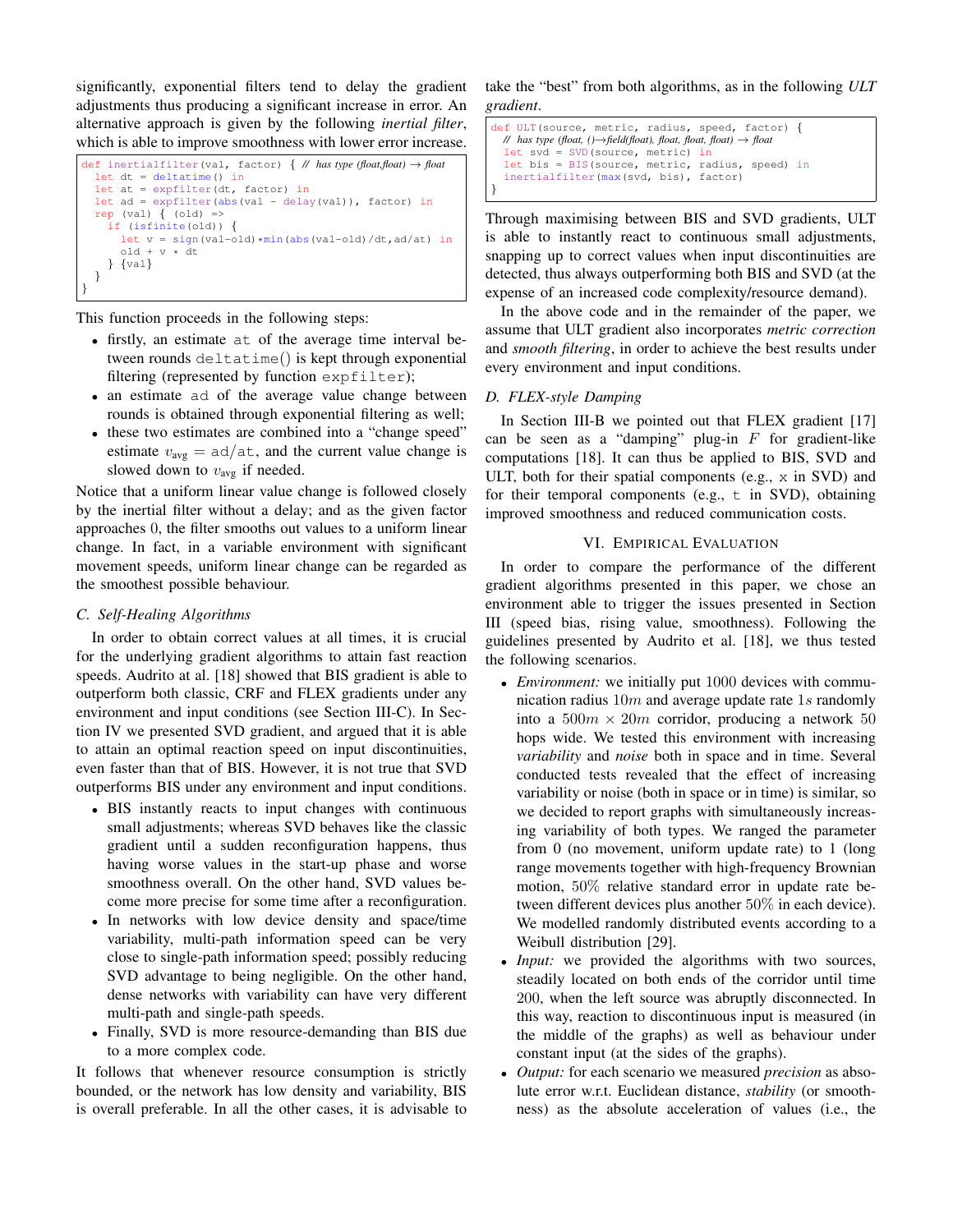

Fig. 4. Performance comparison between gradients algorithms. Variability levels (both in space and time) range from 0 (top) to 1 (bottom). In each environment, we measured absolute error (left), stability of values (centre) and communication cost as number of exports (right). In each graph, we can see the impact of input discontinuity (at time 200) as well as behaviour under steady conditions (sides of each graph).

absolute value of the second derivative of the computed gradient values), and *communication cost* as the number of values exchanged with neighbours (assuming that steady values do not need to be broadcast).

#### *A. Impact on gradient formation*

Figure 4 summarises the evaluation results, which were obtained (like all the experiments reported in this paper) with Protelis [8] (an incarnation of the Field Calculus [20]) as programming language to code the model, Alchemist as simulator [30] and the Supercomputer OCCAM [31] to run the experiments. We tested classic, BIS with and without speed bias correction  $(1.5v_{avg}$  speed parameter), SVD with parameters auto-tuning, ULT with and without FLEX damping (20% damping tolerance, 0.2 filter factor). We run 20 instances of each scenario with different random seeds and averaged the results, which had a 16% relative standard error among them—thus not affecting the result of our evaluation.

The addition of speed bias correction allowed to virtually eliminate the systematic error both on algorithms BIS and SVD (and their combination ULT). SVD becomes increasingly faster than BIS in recovering from discontinuities as variability increases, and the response delay of SVD proves to be unnoticeable from the graphs. ULT is able to fully match the performance of SVD: the filtering factor 0.2 does not introduce significant additional error. SVD has the worst peak in stability, which is effectively mitigated by the filter included in ULT; so that ULT achieves the better stability scores in high variability scenarios. FLEX damping allows to further slightly improve stability and reduce communication cost, at the expense of a predictable systematic error: a trade-off which might still be convenient when the gradient values are used to directing information flows (see Section VI-B).

In order to better analyse the conditions under which SVD becomes preferable than BIS, we also run tests on these two algorithm while varying parameters of the environment:

- Length. We varied the length of the corridor from  $250m$ to  $1500m$ , while keeping density fixed (thus varying the number of devices from 500 to 3000).
- Radius. We varied the communication radius of devices from  $5m$  to  $15m$ .

Simultaneously, we also considered variabilities from 0 to 1 as in the previous graphs. We run 10 instances of each scenario with different random seeds and averaged the results, which had a 3.7% relative standard error among them. The results are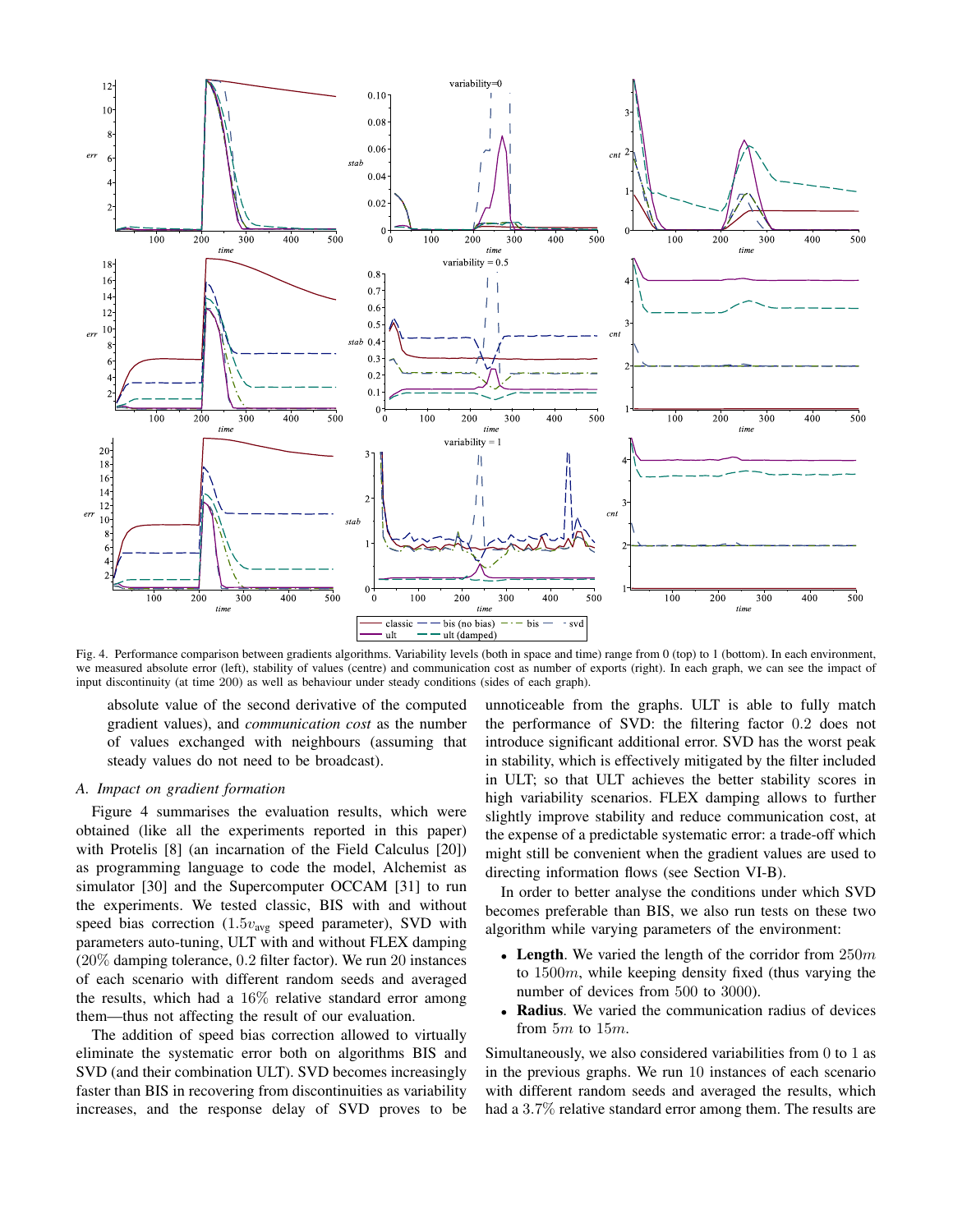

Fig. 5. Performance comparison between BIS and SVD gradients, varying length of the corridor (top) and communication radius (bottom), under variabilities from 0 (left) to 1 (right). Each point measures the average total error from time 0 to 500.



Fig. 6. Values for node counting with different gradient algorithms, taken after disconnection of a source (sink), for different variability levels.

reported in Fig. 5. As already shown in the previous graphs, an increase in variability gives advantage to SVD. The length of the corridor does not influence the relative performance of the two algorithms. The communication radius, instead, has a larger impact: when it is too low, multi-path communication reduces to single-path giving advantage to BIS; when it is higher SVD error converges towards 0 while BIS is not noticeably influenced.

#### *B. Evaluation of Gradients as Components*

In order to better grasp the impact of the various algorithms we now consider a main application of gradients, namely, as carriers for distributed sensing. From a sink/source node one can spread a gradient, used as "potential field", and let all nodes send the values they sensed downward such a field, combining with others *en route*, until reaching the target and hence resulting there in the outcome of distributed sensing. As described in detail in [19] (so we omit the code here), this can be obtained by orthogonally stacking C component (convergent-cast) on top of a gradient. Intuitively, the ability of a gradient algorithm to promptly and resiliently construct such a potential field is essential for the efficient operation of C and the stabilisation of its results—i.e., for limiting errors in the values collected at the sinks.

Starting from the scenario described in Section VI-A, we make the sink count the number of overall nodes in the system—a paradigmatic case of distributed sensing where each device senses value 1, and en route combination is by mathematical sum. We analyse the impact of four versions of the gradient – namely classic, BIS, ULT, and ULT-damped – by comparing their resulting total count with the ideal value. Counts are averaged in the time-frame [200, 400] (i.e., shortly after the input discontinuity), variability is kept in the range  $[0, 0.20]$  (as it significantly impacts the quality of C), the filter factor for ULT is set to 0.1, and the damping factor to 0.3. We run 20 instances of each scenario with different random seeds and averaged the results, which had a 19% relative standard error among them. The results are reported in Fig. 6. As expected, ULT significantly outperforms BIS, while Classic shortly fails in keeping up with continuous changes in network topology. Additionally, as discussed in previous section, the damped version of ULT, though impairing precision in the distance estimation, is almost necessary to provide reasonable results for counting, for it causes the gradient to have a smoother "shape", favouring descent of values towards the sink.

#### VII. CONCLUSION

Based on existing and new algorithms and techniques related to the problem of estimating distances in fully-distributed